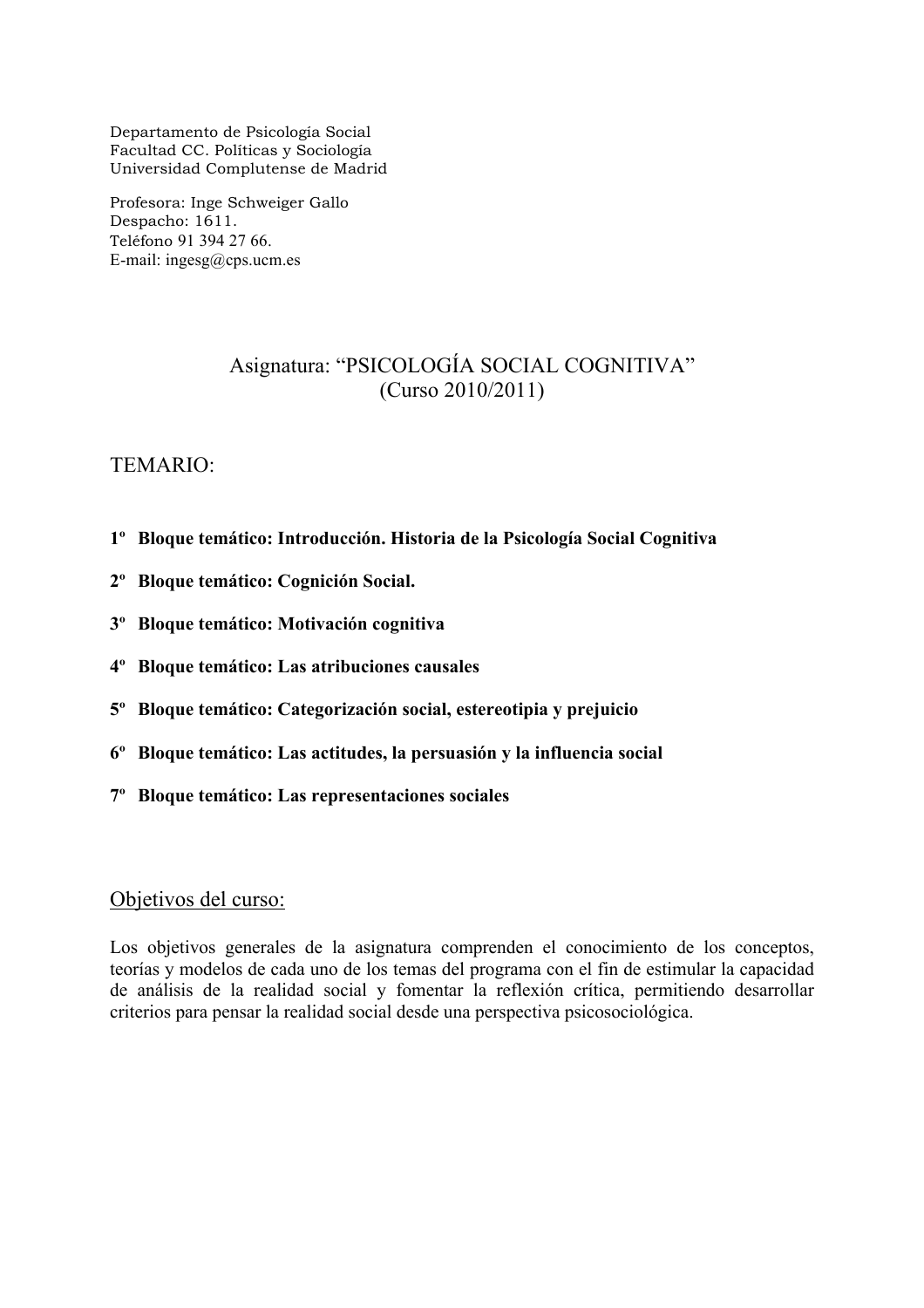## REFERENCIAS BIBLIOGRÁFICAS:

- Ajzen, I. & Fishbein, M. (1977). Attitude-behavior relations: A theoretical analysis and review of empirical research. *Psychological Bulletin, 84,* 888-918.
- Álvaro, J. L., Garrido, A., Schweiger Gallo, I., & Torregrosa, J. R. (2007). *Introducción a la Psicología Social Sociológica*. Barcelona: UOC.
- Asch, S. E. (1946). Forming impressions of personality. *Journal of Abnormal Social Psychology, 41,*  258-290.
- Bar-Tal, D., & Kruglanski, A. W. (Ed.) (1988). *The social psychology of knowledge*. Cambridge: Cambridge University Press.
- Bargh, J. A., & Chartrand, T. L. (1999). The unbearable automaticity of being. *American Psychologist*, *54*, 462-479.
- Baron, R. A., & Byrne, D. (2005). *Psicología Social*. Madrid: Pearson.
- Bartlett, F. C. (1995). *Recordar: estudio de psicología experimental y social*. Madrid: Alianza Editorial.
- Baumeister, R. F., Bratslavsky, E., Muraven, M., & Tice, D. M. (1998). Ego depletion: Is the active self a limited resource? *Journal of Personality and Social Psychology*, *74*, 1252-1265.
- Brehm, S. S., Kassin, S. M., & Fein, S. (2005). *Social Psychology*. Houghton Mifflin: New York.
- Brewer, M. B. (1988). A dual process model of impression formation. En T. K. Srull & R. S. Wyer (Eds.). *Advances in Social Cognition* (Vol.1, p. 1-36). Hillsdale, NJ: Erlbaum.
- Briñol, P., Becerra, A., & De la Corte, L. (2001). *Qué es persuasión.* Madrid: Biblioteca Nueva.
- Cialdini, R. B. (1990). *Influencia, Ciencia y práctica.* Barcelona: Servicio Universidad.
- Crespo, E. (1982). Los procesos de atribución causal. *Estudios de Psicología, 12,* 34-45.
- Crespo, E. (1991). Representaciones sociales y actitudes: Una visión periférica. En C. Villanueva, J. R. Torregrosa, F. Burillo & F. Munné, *Cuestiones de Psicología social* (p. 97-105). Madrid: Ed. Complutense.
- Crespo, E. (1995). *Introducción a la Psicología Social.* Madrid: Universitas.
- Devine, P. G. (1989). Stereotypes and prejudice: Their automatic and controlled components. *Journal of Personality and Social Psychology, 56,* 5-18.
- Echevarría, A. (1991). *Psicología sociocognitiva.* Bilbao: Desclee de Brower.
- Farr, R. M. (1986). Las representaciones sociales. En S. Moscovici (Ed.), *Psicología Social* (Vol. 2, p. 495-506). Barcelona: Paidós.
- Fazio, R. H., Sanbonmatsu, D. M., Powell, M. C., & Kardes, F. R. On the automatic activation of attitudes. *Journal of Personality and Social Psychology, 50,* 229-238.
- Fazio, R. H., & Towles-Schwen, T. (1999). The MODE model of attitude-behavior processes. In S. Chaiken & Y. Trope (Eds.), *Dual process theories in social psychology* (p. 97-116). New York: Guilford.
- Festinger, L. (1975). *Teoría de la disonancia cognoscitiva*. Madrid: Instituto de Estudios Políticos.
- Fiske, A. P., & Haslam, N. (1996). Social cognition is thinking about relationships. *Current Directions in Psychological Science, 5*, 137-142.
- Fiske, S. T. & Neuberg, S. L. (1990). A continuum of impression formation, from category-based to individuating processes: Influences of information and motivation on attention and interpretation. En M. P. Zanna (Ed.), *Advances in experimental social psychology* (p. 1-74). New York: Academic Press.
- Garzón, A. (1984). La psicología social cognitiva. *Boletín de Psicología, 3,* 77-98.
- Garrido, A., & Álvaro, J. L. (2007). *Psicología Social. Perspectivas Psicológicas y Sociológicas*. Madrid: McGraw Hill.
- Garrido Gutiérrez, I. (1998). Motivación cognitiva y social. En A. Puente Ferreras (Coord.). *Psicología básica. Introducción al estudio de la conducta humana* (p. 476-496)*.* Madrid: Ediciones Pirámide.
- Gilovich, T., Keltner, D., & Nisbett, R. (2005). *Social Psychology*. New York, NY: W.W. Norton & Company.
- Gollwitzer, P. M., & Bargh, J. A. (1996). *The psychology of action. Linking cognition and motivation to behavior*. New York: Guilford Press.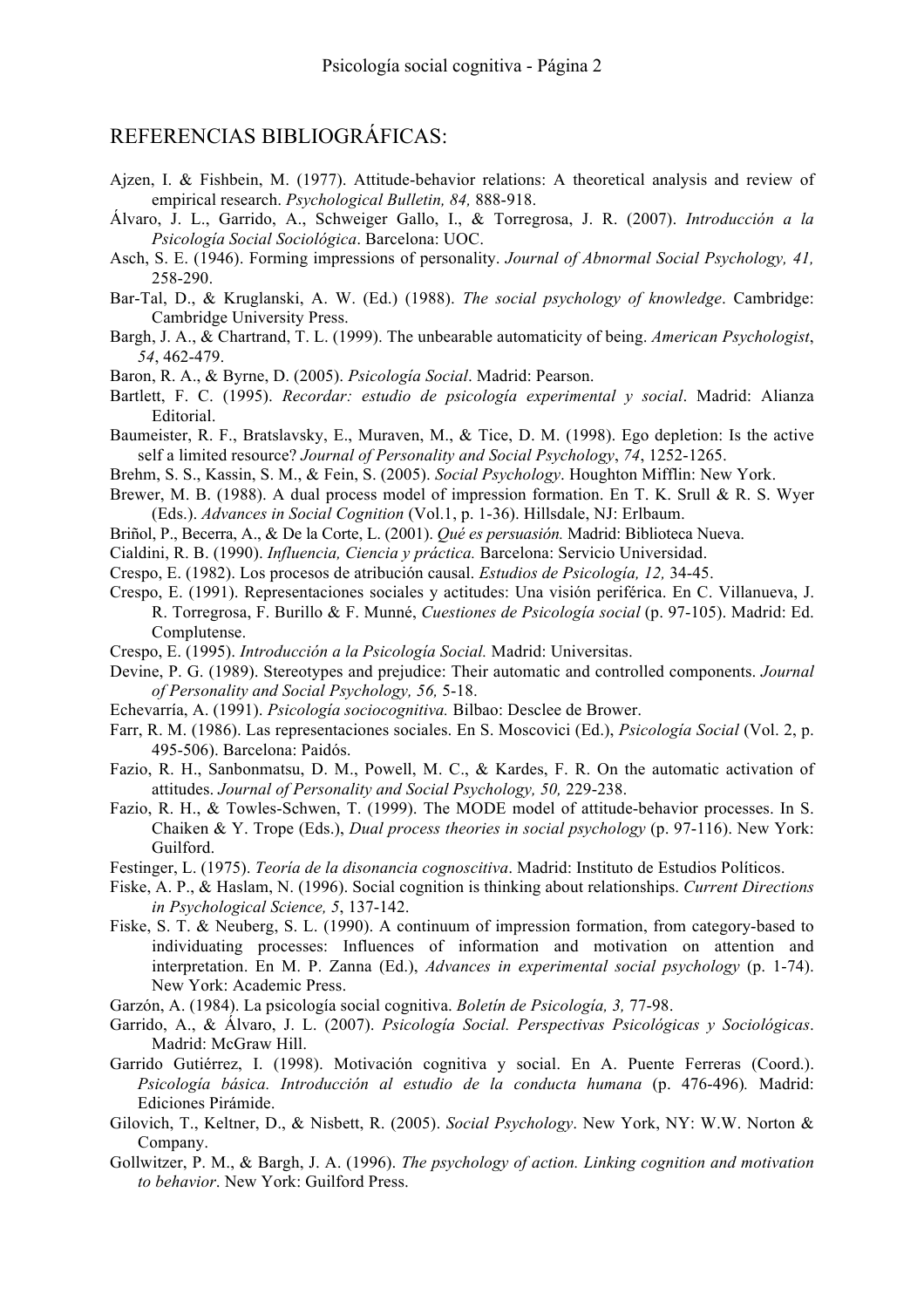Gómez, A., Gaviria, E., & Fernández, I. (Coords.) (2006). *Psicología social*. Madrid: Sanz y Torres.

- Greenwald, A. G., Banaji, M. R., Rudman, L. A., Farnham, S. D., Nosek, B. A., & Mellott, D. S. (2002). A unified theory of implicit attitudes, stereotypes, self-esteem, and self-concept. *Psychological Review, 109,* 3-25.
- Hamilton, D. L. & Sherman, J. W. (1994). Stereotypes. En R. S. Wyer & T. K. Srull (Eds.). *Handbook of social cognition* (Vol. 2, p. 1-68). Hillsdale, NJ: Erlbaum.
- Heider, F. (1958). *The psychology of interpersonal relations***.** New York: John Wiley and Sons.
- Hewstone, M. (1992). *La atribución causal.* Barcelona: Paidós
- Hewstone, M., Stroebe, W. Codol, J. P., & Stephenson, G. M. (1990). *Introducción a la Psicología Social*. Barcelona: Ariel.
- Huici, C. (2000). Estereotipos En J. F. Morales & C. Huici (Eds), *Psicología Social*. Madrid: McGraw Hill.
- Jaspars, J. M. F. & Fraser, C. (1984). Attitudes and social representations. En R. Farr & S. Moscovici (Eds.), *Social Representations*. Cambridge: Cambridge University Press.
- Jones, E. E. (1976). How do people perceive the causes of behavior? *American Scientist,* 300-305.
- Jones, E. E. & Davis, K. E. (1965). From acts to dispositions: The attribution process in person perception. En L. Berkowitz (Ed.), *Advances in experimental social psychology* (Vol. 2, p. 219- 266). New York: Academic Press.
- Katz, D. (1984). El enfoque funcional en el estudio de las actitudes. En J. R. Torregrosa & E. Crespo, *Estudios básicos de psicología social* (p.261-279). Barcelona: Hora.
- Kelley, H. H. (1967). Attribution theory in social psychology. En D. Levine (Ed.), *Nebraska Symposium on Motivation* (Vol. 15, p. 192-238). Lincoln, NE: University of Nebraska Press.
- Lalljee, M. (1982). Teoría de la atribución y análisis de las explicaciones. *Estudios de Psicología, 12,*  34-45.
- Macrae, C. N. & Bodenhausen, G. V. (2000). Social cognition: Thinking categorically about others. *Annual Review of Psychology, 51,* 93-120*.*
- Madden, T. J., Ellen, P. S. & Ajzen, I. (1992). A comparison of the theory of planned behavior and the theory of reasoned action. *Personality and Social Psychology Bulletin, 18,* 3-9.
- Martín-Baró, I. (1983). *Acción e ideología. Psicología Social desde Centroamérica.* San Salvador: UCA Editores.
- Martín-Baró, I. (1989). *Sistema, grupo y poder. Psicología social desde Centroamérica (II).* San Salvador: UCA Editores.
- Morales, J. F. (1994). *Manual de Psicología Social.* Madrid: McGraw-Hill.
- Moscovici, S. (1991). *Psicología social*. Barcelona: Paidós. 2 Vols.
- Moscovici, S. (1998). The history and actuality of social representations. En U. Flick (Ed.), *The psychology of the social.* Cambridge, UK: Cambridge University Press
- Páez, D. (1984). Características, funciones y proceso de formación de las representaciones sociales. En D. Páez (Ed.), *Pensamiento, individuo y sociedad. Cognición y representación social* (p. 297- 317)*.* Fundamentos: Madrid.
- Petty, R. E. & Cacioppo, J. T. (1986). The Elaboration Likelihood Model of persuasion. En L. Berkowitz (Ed.), *Advances in Experimental Social Psychology* (Vol. 19, p. 123-205). New York: Academic Press.
- Ros, M. (2001). Valores, actitudes y comportamientos: una nueva visita a un tema clásico. En M. Ros & V. Gouveia, *Psicología Social de los valores humanos: desarrollos teóricos, metodológicos y aplicados*. Madrid: Biblioteca nueva.
- Torregrosa, J. R. (1968). El estudio de las actitudes: perspectivas psicológicas y sociológicas. *Revista Española de Opinión Pública, 11,* 155-165.
- Torregrosa, J. R. & Sarabia, B. (Eds.) (1983). *Perspectivas y contextos de la Psicología Social*. Barcelona: Editorial Hispano Europea.
- Wegner, D. M., & Bargh, J. A. (1998). Control and automaticity in social life. En D. T. Gilbert, S. T. Fiske, & G. Lindzey (Ed.), *The handbook of social psychology* (p. 446-496). New York: Oxford University Press.
- Worchel, S., Cooper, J., Goethals, G. R., & Olson, J. M. (2003). *Psicología Social.* Madrid: Thomson.